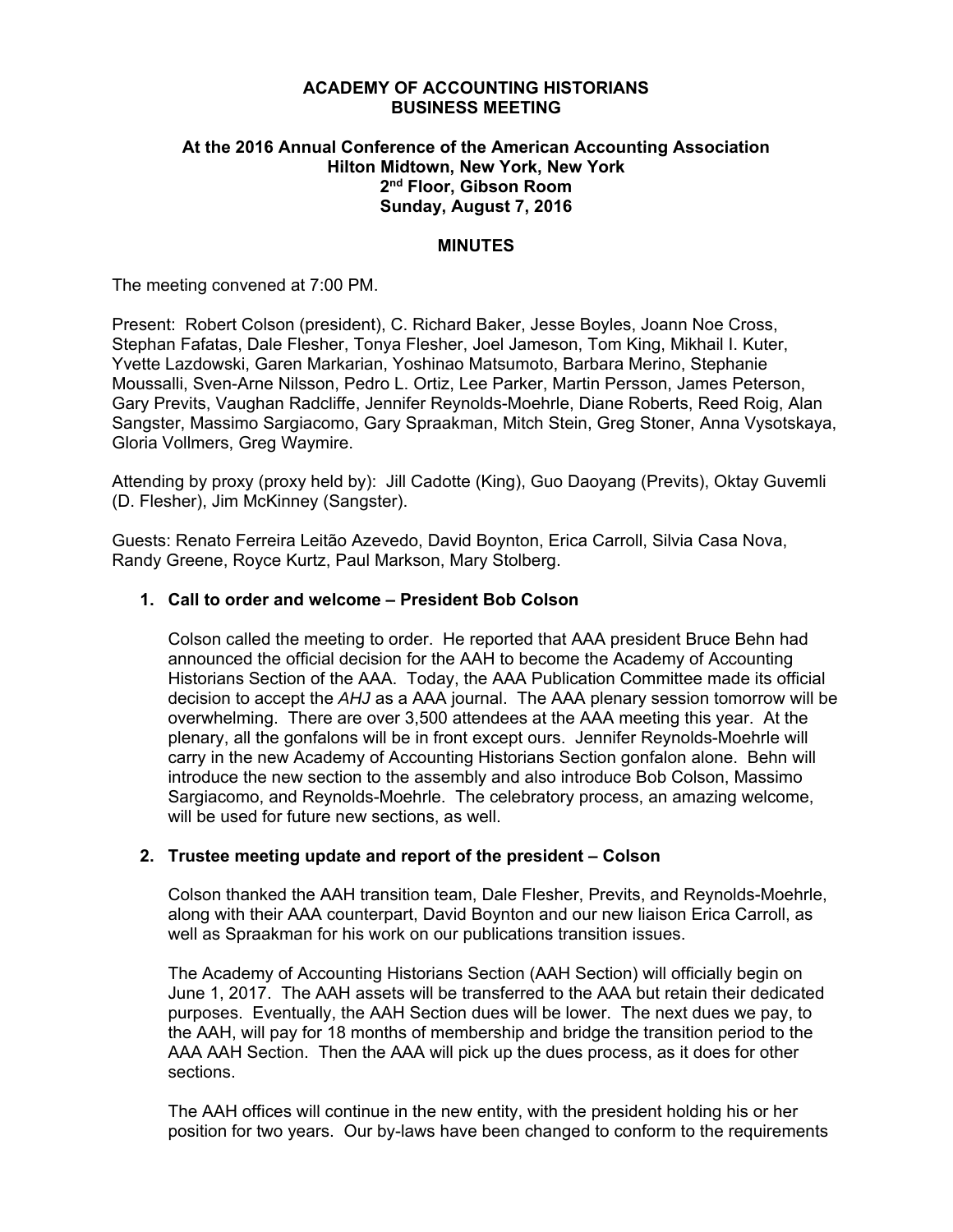of the AAA. Spraakman developed the ethics policy for our publications. Next year will have short officer years, because the AAA's office-holding and fiscal years are not the same.

Colson asked Vollmers when the new *AHJ* would come out under AAA auspices. Answer: June, 2017.

## **3. Reports**

## **A. Treasurer's report – Reynolds-Moehrle**

At December 31, 2015, AAH total assets were \$402,268. This included a decrease in net assets of \$9,075 over the previous year, mostly due to awards. All the assets are with the Bank of America and PNC.

Transition to AAA section status:

The AAH has hired an attorney in Alabama to help with the transfer to AAA status, which is comparable to a merger. The current details concerning dedicated resources will be maintained. The Alabama corporate entity of the AAH will dissolve in late 2017.

When we AAH members receive our dues statements this time, there will be an optional \$20 print fee, to receive hard copies of the *AHJ*. This money will go to the AAA. Since we pay our dues in November, we will not have to pay the AAA the \$45 for their 2017 billing cycle.

Nilsson remarked that not all AAH members are also AAA members. Reynolds-Moehrle responded that this is true, but in the future, AAH Section membership will only be available to AAA members.

Reynolds-Moehrle said that in November of this year, members will receive a bill from the AAH, and will pay that entity for the last time.

Colson announced that the AAH Board of Trustees had today approved a new research donation, funded by a generous gift and to be called the Academy of Accounting Historians 21st-Century Historical Development Fund.

### **B. Membership report – Moussalli, on behalf of Tiffany Welch**

Over the year ending July 31, 2016, total AAH membership declined 4%, from 250 to 239, continuing a years-long decline. Individual membership increased slightly, by 2%, from 221 to 225, driven by an increase in non-U.S. members.

### **4.** *Accounting Historians Journal* **report – AHJ editor Vollmers**

The *AHJ* has been going very well recently. Enough papers have already been accepted for the December 2016 issue. 17-20 additional articles are under revision. An increasing number of international submissions have been received. Both 2017 issues will use AAA formatting.

Items are needed for the Salmagundi section, from summaries to thought pieces to reminiscences of the recent WCAH meeting and so forth. These will be editorially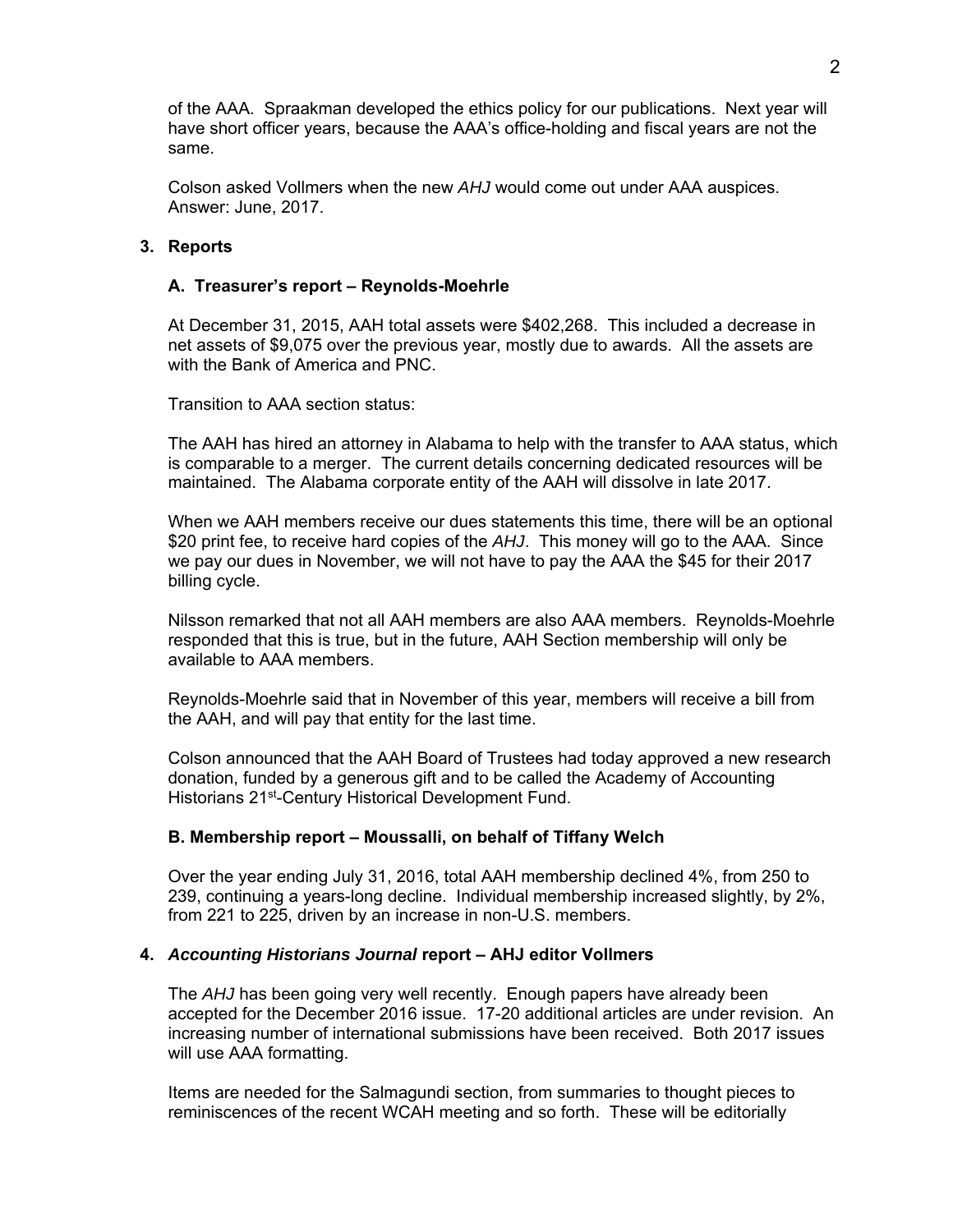reviewed.

#### **5. Eli Mason, remembered**

Colson reported that Eli Mason had a column in *Accounting Today*, though he was blind. The last time he and Colson talked, his wife was reading for him. Mason and his wife originally met in New York. When Mason had something interesting or controversial on his mind, he and Colson would talk. He had planned to speak to Colson again recently, but died before he (Mason) could tell Colson what the most recent controversial item was about.

## **6. Activities**

### **A. CPE session at AAA – Lazdowski**

There were 27 attendees this year, about the usual number. Presumably, we will have another CPE session at the 2017 AAA meeting. The discussions were good; members are encouraged to spread the news of these CPEs to their colleagues.

### **B. World Congress of Accounting Historians 2016, 2020 – Sargiacomo**

At the WCAH in Pescara, there were 250 attendees.

On June 24, a meeting of the past conveners was held, at which St. Petersburg, Russia was chosen for the 2020 conference.

The conference plenary speakers included Peter Miller, Stephen Walker, and Gary Previts. 102 papers were accepted out of 130 submissions. In addition to the 3 plenary addresses, 98 papers were presented by authors from 20 countries. Six accounting history journal editors were there. Afterwards, Sargiacomo received more than 200 emails commenting positively on the conference. Attendees and their guests also enjoyed the opera singers, the beach, and other activities.

### **7. Presentation of Academy awards – Colson**

Life Membership Award – John Yeakel (Emeritus, University of New Mexico)

Alfred R. Roberts Memorial Research Award – Diane Roberts (University of San Francisco)

Barbara D. Merino Award for excellence in Accounting History Publication – Gary Spraakman (York University)

Innovation in Accounting History Education Award – Edgard Cornacchione (University of São Paulo)

 The award was accepted on Cornacchione's behalf by Casa Nova, who read his remarks of appreciation for the award, which was for his work on a learning game, DEBRA.

Margit F. and Hanns-Martin Schoenfeld Scholarship – Michele Bogoni (Queen's University Belfast)

Thomas J. Burns Biographical Research Award – Martin Persson (Western University)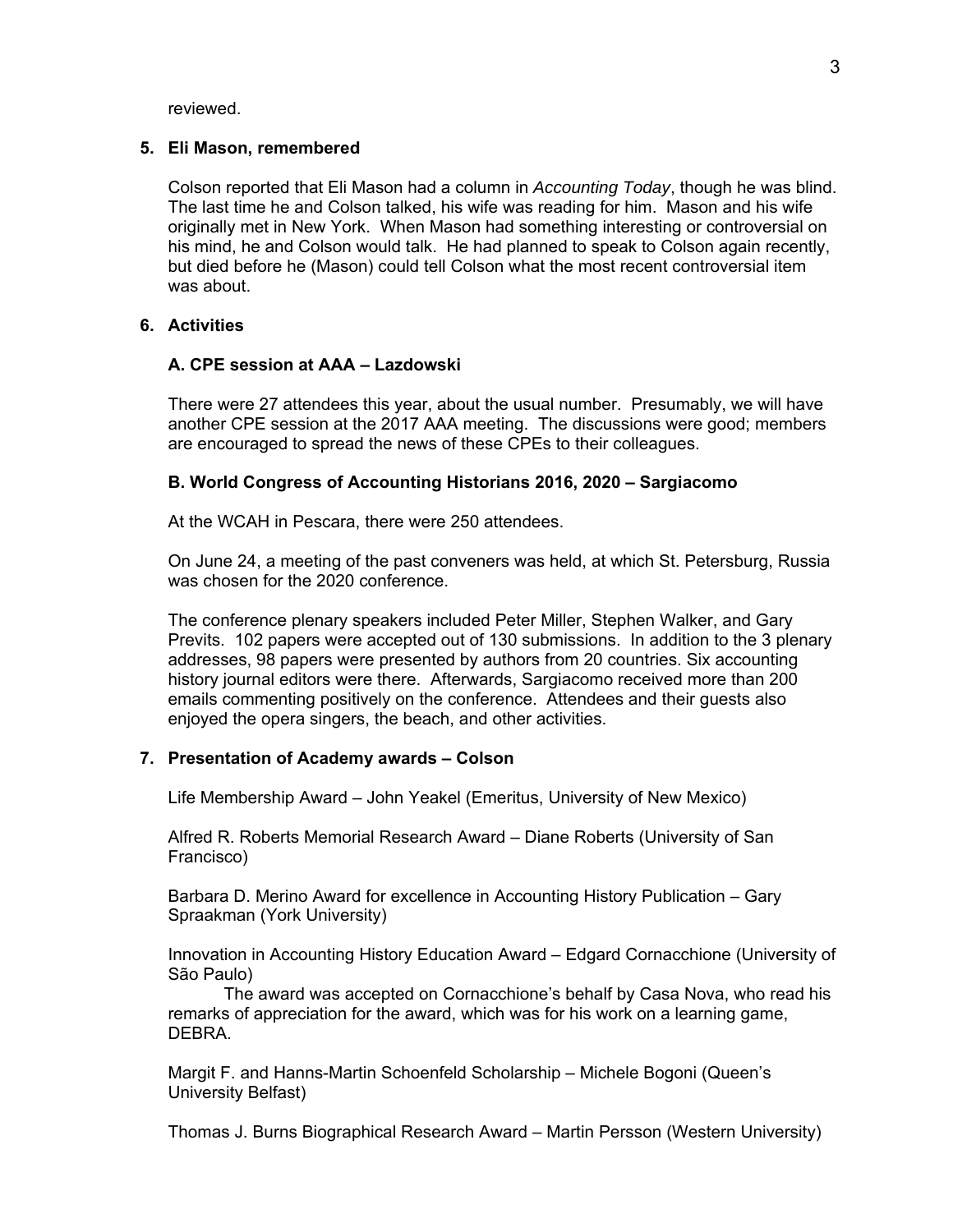Persson expressed his appreciation for the award, which has allowed him to travel to archives and meet with such people as Stephen Zeff. Persson has learned the importance of biographical research and hope to do more in the future.

Vangermeersch Manuscript Award – William Black (University of North Georgia)

 The award was accepted on Black's behalf by Moussalli, who read his remarks of appreciation: "This paper springs from an archival research project assigned and mentored by Dale Flesher during my coursework at Ole Miss. Without his encouragement, I would not have had the opportunity to learn important lessons about researching accounting history. In this case, I went into the project expecting to write a traditional financial history of a family lumber company -- but the data did not cooperate. I learned that you have to let the data tell its own story, and that is why this somewhat unusual paper has no financial statement data but lots of insights into the forces that drive business decisions. I appreciate the opportunity to acknowledge Dale's strong positive influence on my development as an accounting scholar."

Best Paper Award, *Accounting Historians Journal*

 First Place – Martin Persson (Western University) and Christopher Napier (Royal Holloway, University of London)

Award for Excellence – Alan Sangster (University of Griffith)

 Award for Excellence – D'Arcy Becker, Marcy Owrig, and Aimee Pernsteiner (all of University of Wisconsin – Eau Claire)

Hourglass Award – Massimo Sargiacomo (Università G.d'Annunzio di Chieti-Pescara) Colson announced that Sargiacomo had been selected by a committee of himself as president, Greg Waymire, and Tom Tyson. The Hourglass is presented to a person who is a leader both in scholarship and in service to the Academy.

# **8. Election of officers and trustees – Action item**

Dale Flesher, as chairman of the Nominations Committee, reported that the Board of Trustees had nominated the following slate: (Note: President Colson, now serving a two-year term, continues as president.)

Officer nominations: for President-Elect - Reynolds-Moehrle; Vice-President Communications – Fafatas; Vice-President Partnerships – Spraakman; Treasurer -. Lazdowski; Secretary – Moussalli. These five offices are, per the by-laws, also trustee positions.

Trustee nominations: C. Richard Baker, Joann Noe Cross, Stefania Servalli.

Vollmers moved that the slate be elected. The motion was seconded. Moussalli called for the "ayes" and "nays," including for the proxy votes. The vote was unanimous in favor of the slate.

# **9. Other business**

There was none.

The meeting adjourned at 7:50 PM.

Respectfully submitted,